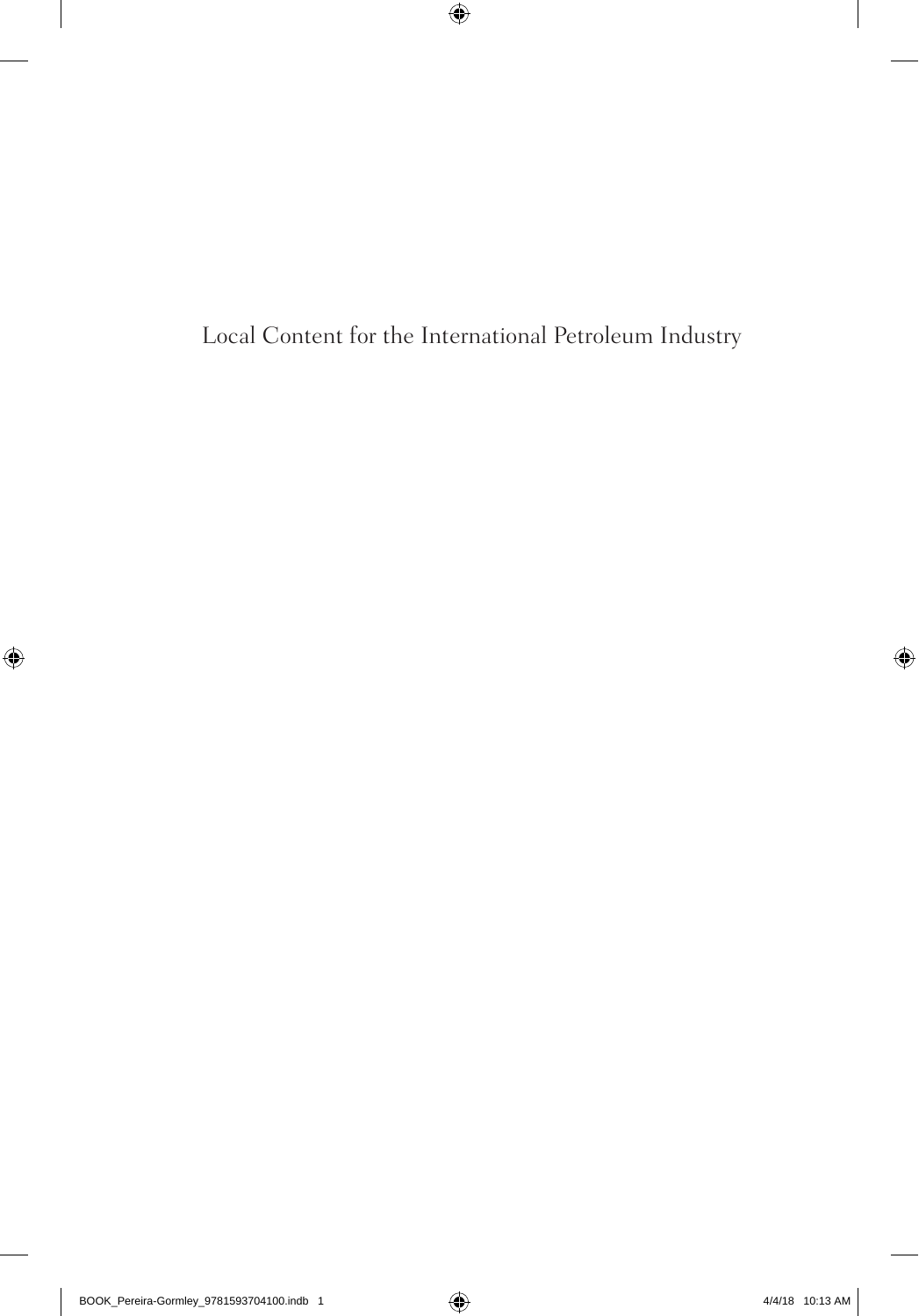# **CONTENTS**

|                | Local Content Policies Implemented: Requirements in Law,      |
|----------------|---------------------------------------------------------------|
|                |                                                               |
|                |                                                               |
| 1              |                                                               |
|                |                                                               |
|                |                                                               |
|                |                                                               |
|                |                                                               |
|                |                                                               |
|                |                                                               |
|                | Legislative Hydrocarbon Regime Concerning Local Content 15    |
|                | Positive and Negative Experiences, Issues, and Challenges  20 |
|                |                                                               |
|                |                                                               |
| $\overline{2}$ |                                                               |
|                |                                                               |
|                |                                                               |
|                |                                                               |
|                |                                                               |
|                | Legislative Hydrocarbon Regime Concerning Local Content 36    |
|                | Positive and Negative Experiences and Expectations  41        |
|                |                                                               |
|                |                                                               |
|                |                                                               |
|                |                                                               |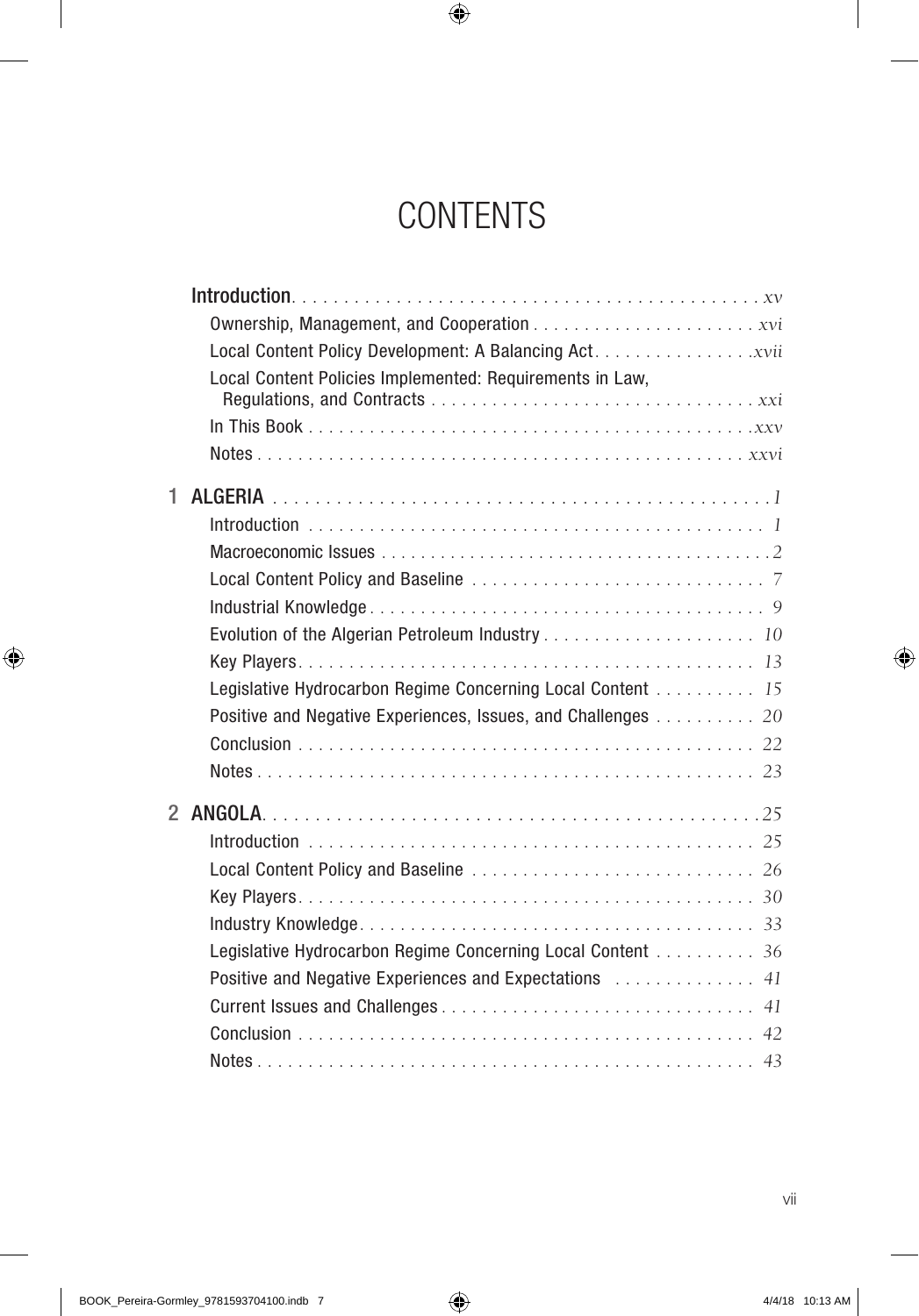|    | Legislative Hydrocarbon Regime Concerning Local Content 63                                                                      |
|----|---------------------------------------------------------------------------------------------------------------------------------|
|    |                                                                                                                                 |
|    | Positive and Negative Experiences, Issues, and Challenges  68                                                                   |
|    |                                                                                                                                 |
|    |                                                                                                                                 |
| 4  |                                                                                                                                 |
|    |                                                                                                                                 |
|    | Local Content Policies: A Global Overview74                                                                                     |
|    | Implementing and Measuring Effectiveness of LCPs. 77                                                                            |
|    | Issues and Concerns for Establishing an Effective Local Content                                                                 |
|    |                                                                                                                                 |
|    | E&P Regime and the Local Content Obligation in Brazil 79                                                                        |
|    |                                                                                                                                 |
|    | Legislative Hydrocarbon Regime Concerning Local Content 93                                                                      |
|    |                                                                                                                                 |
|    |                                                                                                                                 |
| 5  |                                                                                                                                 |
|    |                                                                                                                                 |
|    |                                                                                                                                 |
|    |                                                                                                                                 |
|    |                                                                                                                                 |
|    |                                                                                                                                 |
| 6. |                                                                                                                                 |
|    |                                                                                                                                 |
|    | Local Content Policy and Baseline  126                                                                                          |
|    |                                                                                                                                 |
|    |                                                                                                                                 |
|    | Legislative Hydrocarbon Regime Concerning Local Content 132<br>Positive and Negative Experiences and Expectations Regarding the |
|    |                                                                                                                                 |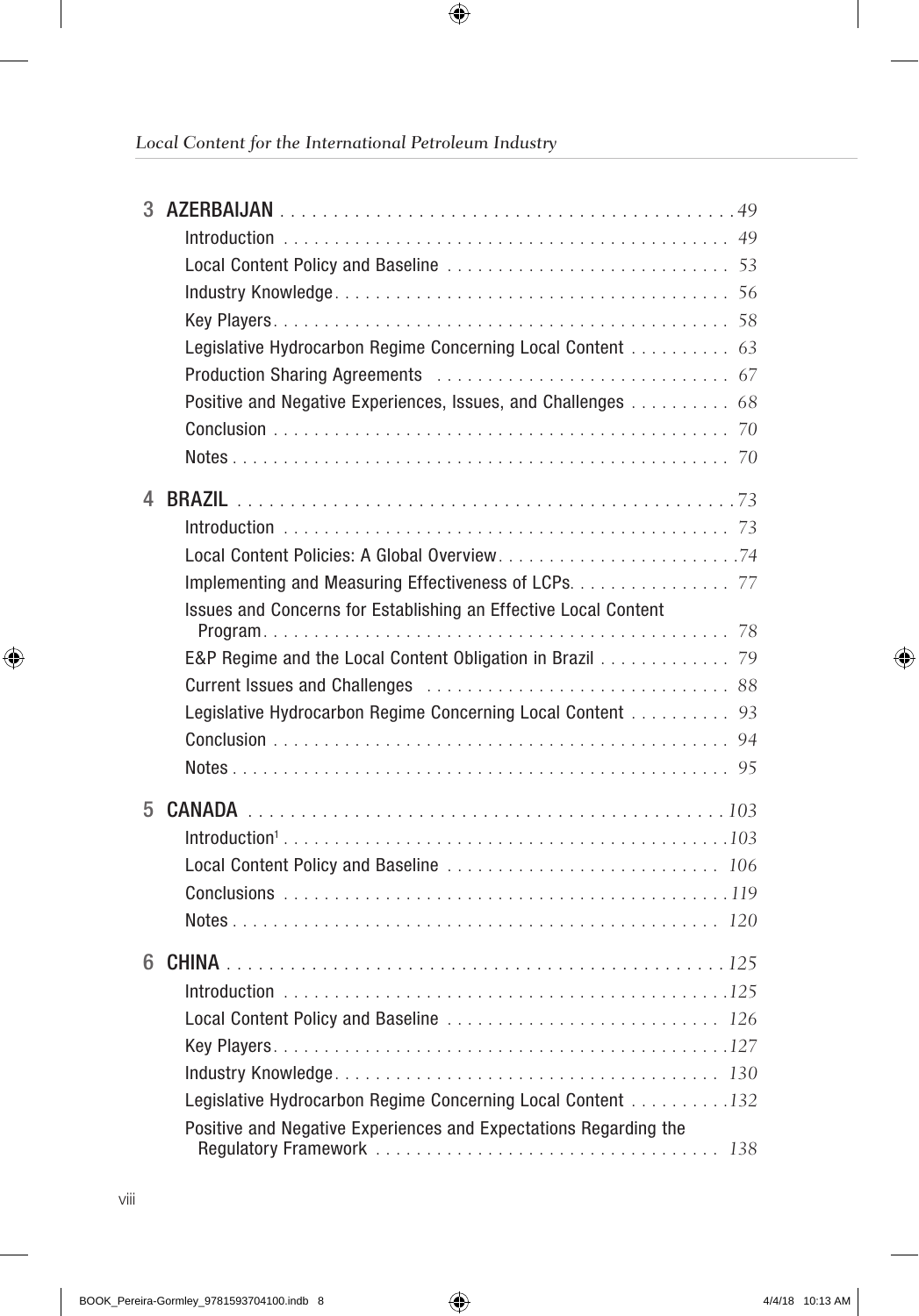| $\overline{7}$ |                                                                  |
|----------------|------------------------------------------------------------------|
|                |                                                                  |
|                | Local Content Policy and Baseline 146                            |
|                |                                                                  |
|                |                                                                  |
|                |                                                                  |
|                | Positive and Negative Experiences and Expectations Regarding the |
|                |                                                                  |
|                |                                                                  |
|                |                                                                  |
|                |                                                                  |
| 8              |                                                                  |
|                |                                                                  |
|                |                                                                  |
|                |                                                                  |
|                |                                                                  |
|                | Legislative Hydrocarbon Regime Concerning Local Content 169      |
|                | Positive and Negative Experiences and Expectations Regarding the |
|                |                                                                  |
|                |                                                                  |
|                |                                                                  |
|                |                                                                  |
| 9              |                                                                  |
|                |                                                                  |
|                |                                                                  |
|                |                                                                  |
|                |                                                                  |
|                | Legislative Hydrocarbon Regime Concerning Local Content 179      |
|                | Positive and Negative Experiences and Expectations Regarding the |
|                | Current Issues and Challenges  184                               |
|                |                                                                  |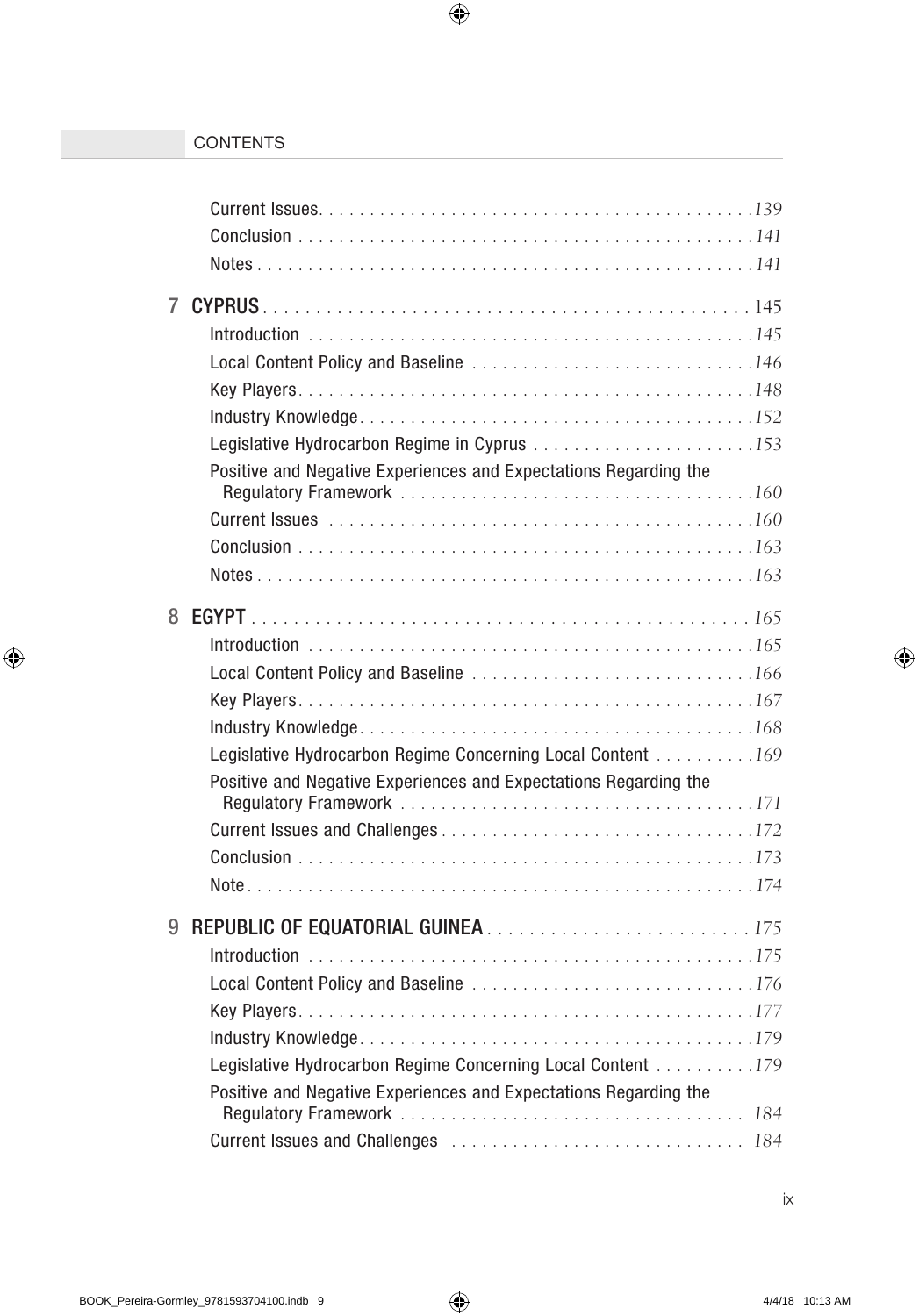|  | Legislative Hydrocarbon Regime Concerning Local Content 199           |  |
|--|-----------------------------------------------------------------------|--|
|  | Positive and Negative Experiences and Expectations Regarding the      |  |
|  |                                                                       |  |
|  |                                                                       |  |
|  |                                                                       |  |
|  |                                                                       |  |
|  |                                                                       |  |
|  | Local Content Policy, Baseline, and the Resistance Economy Policy 218 |  |
|  |                                                                       |  |
|  |                                                                       |  |
|  | Legislative Hydrocarbon Regime Concerning Local Content 240           |  |
|  | Positive and Negative Experiences, Issues, and Challenges  260        |  |
|  |                                                                       |  |
|  |                                                                       |  |
|  |                                                                       |  |
|  |                                                                       |  |
|  |                                                                       |  |
|  |                                                                       |  |
|  |                                                                       |  |
|  |                                                                       |  |
|  | Legislative Hydrocarbon Regime Concerning Local Content  277          |  |
|  |                                                                       |  |
|  |                                                                       |  |
|  |                                                                       |  |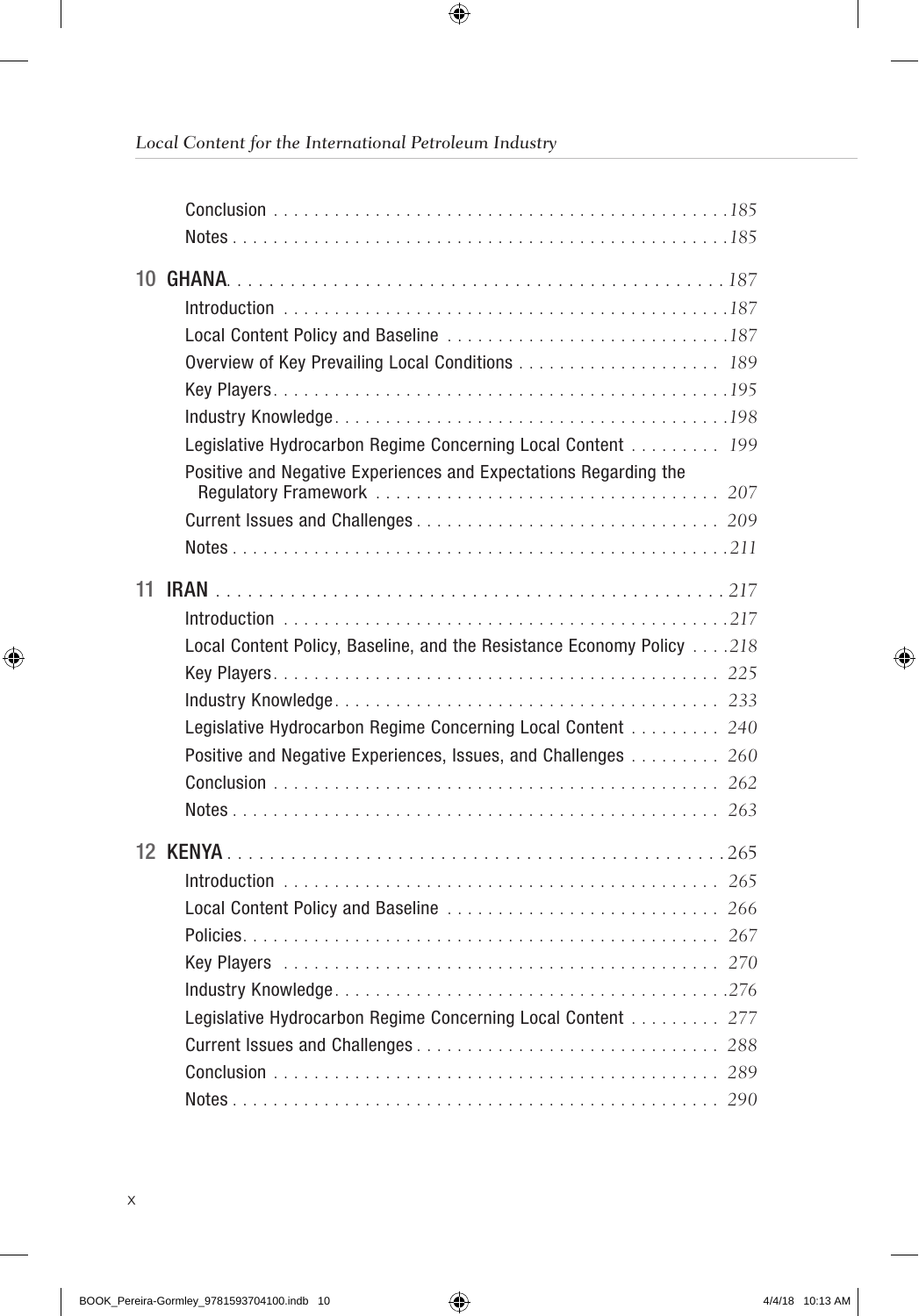| Local Content Policy and Baseline: Current Regulatory Framework 295 |
|---------------------------------------------------------------------|
|                                                                     |
|                                                                     |
|                                                                     |
|                                                                     |
|                                                                     |
|                                                                     |
|                                                                     |
| Industrial Knowledge and Manufacturing Base 313                     |
|                                                                     |
|                                                                     |
| Local Content Policy in the Libyan Oil and Gas Sector 318           |
| Evolution of the Libyan Exploration and Production Sharing          |
| New Draft Petroleum Law 2004, General People's Congress  324        |
| Libyan National Oil Corporation (LNOC) and Local Content 326        |
|                                                                     |
| Current Issues and Challenges for O&G Companies 335                 |
|                                                                     |
|                                                                     |
|                                                                     |
|                                                                     |
|                                                                     |
|                                                                     |
|                                                                     |
| Legislative Hydrocarbon Regime Concerning Local Content 348         |
|                                                                     |
|                                                                     |
|                                                                     |
|                                                                     |
|                                                                     |
|                                                                     |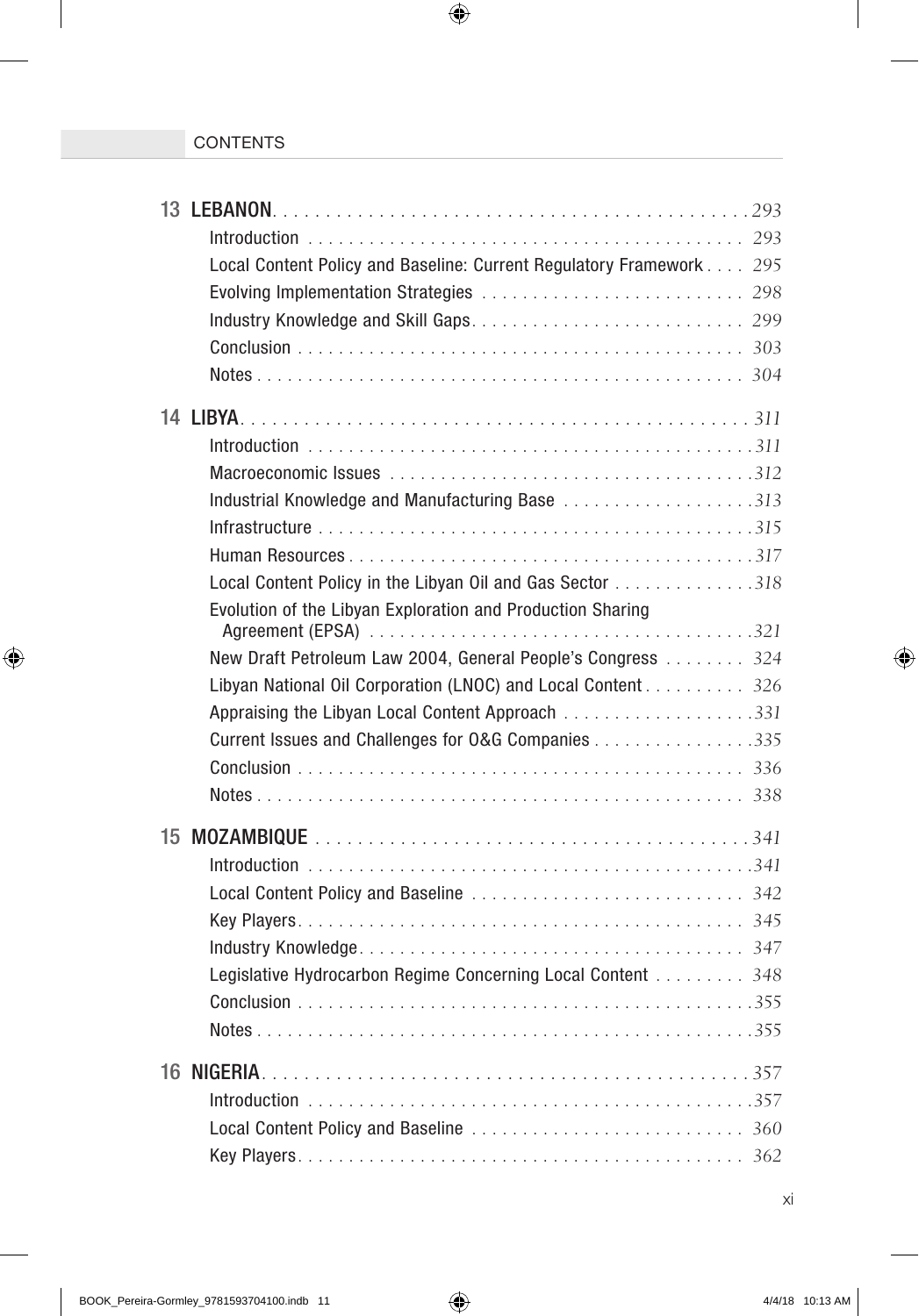| Legislative Hydrocarbon Regime Concerning Local Content 364<br>Suggestions for Future Growth in Local Content Policy  373<br>Conclusion: A Journey, Not a Destination 376 |  |
|---------------------------------------------------------------------------------------------------------------------------------------------------------------------------|--|
| Legislative Hydrocarbon Regime Concerning Local Content 395                                                                                                               |  |
| Local Content Policy and Baseline  402<br>Legislative Hydrocarbon Regime Concerning Local Content 409                                                                     |  |
| Legislative Hydrocarbon Regime Concerning Local Content 424                                                                                                               |  |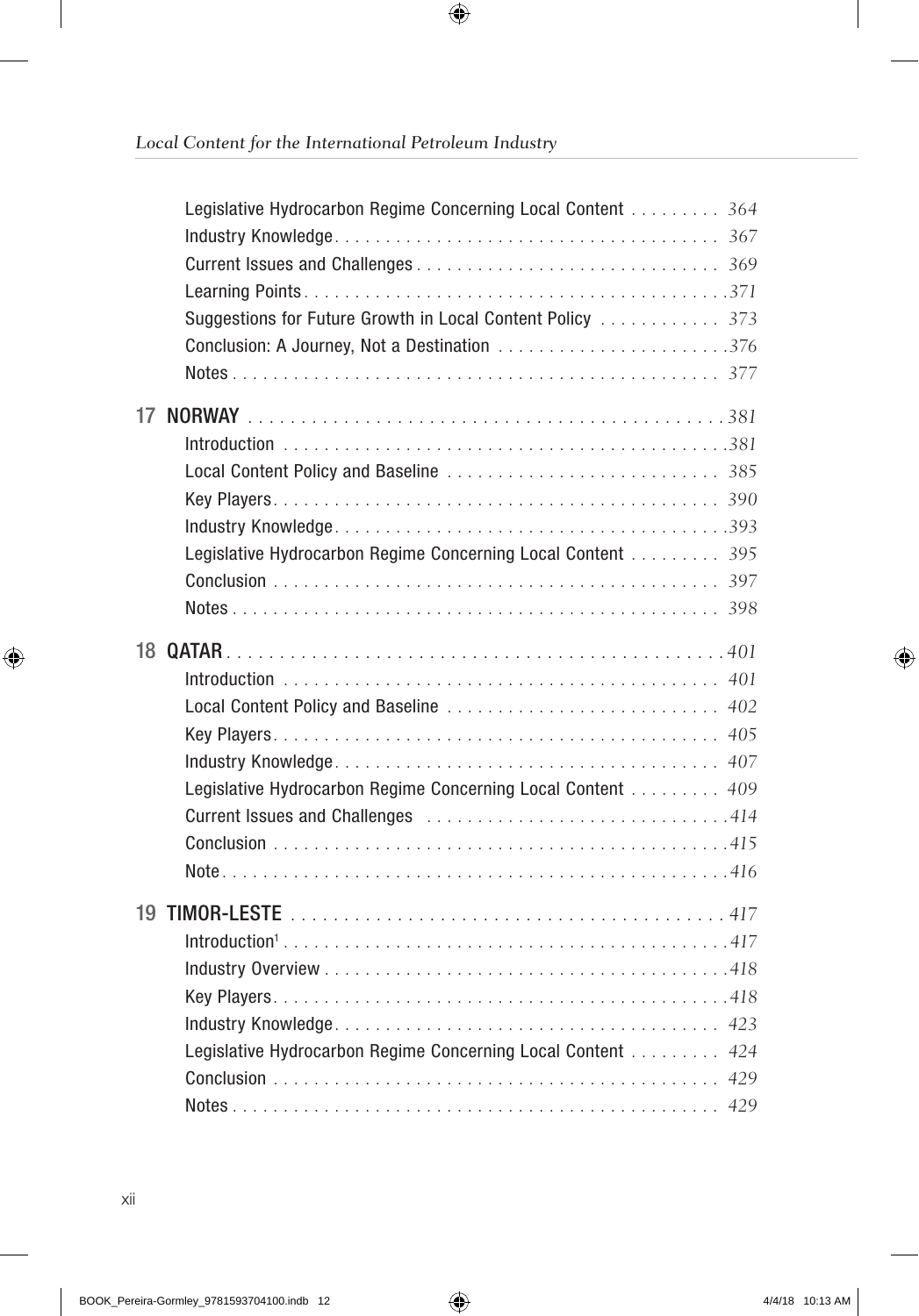| Introduction: The Importance of Local Content Development 435 |  |
|---------------------------------------------------------------|--|
|                                                               |  |
|                                                               |  |
|                                                               |  |
|                                                               |  |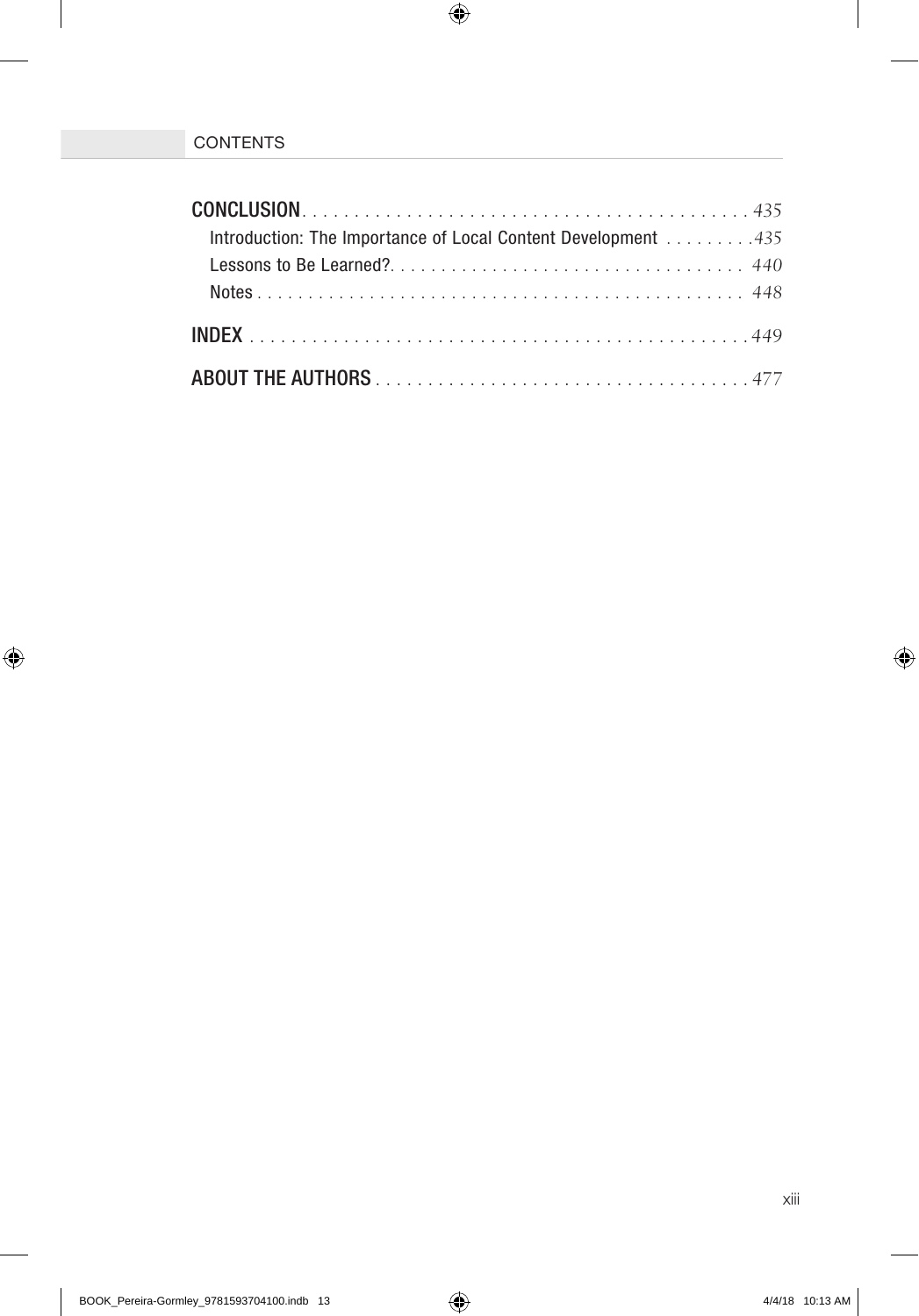At the time there was a need for improvement of offshore technology, and Norwegians were part of developing it. Requiring transfer of technology is also a part of the enablement of domestic businesses and nationals. Without the requisite technology, it is difficult to succeed in the petroleum industry. As an example, we note that Iran, a country that has for a very long time been isolated from great parts of the world due to international sanctions, is focusing on technology. Now that Iran can again welcome foreign investment, it is highly focused on establishing joint ventures and obtaining access to new and modern technology.

Much can be said in detailing local content requirements, and this book provides many examples. Nonetheless, to be beneficial, local content rules must be complied with. The primary responsibility for compliance rests, of course, with the companies. However, in order to ensure a high level of compliance, the host government must be able to supervise and enforce the legal framework for local content development. To carry out these tasks efficiently, the relevant laws, regulations, and contracts must establish clarity of roles and responsibilities.<sup>10</sup> The laws, regulations, and contracts must also provide the authorities with adequate tools for supervision and enforcement. Most countries require the submission of local content plans, regular reporting on compliance, and the use of tenders for purchases exceeding a certain price threshold. Governments also typically ensure they have the right to carry out audits and inspections. The level of government interference in procurement varies; however, we see that some countries require preapproval of purchases and contracts. Nonetheless, the manner in which supervision is modeled should be carefully considered. Compliance with a high level of complex reporting requirements takes time and money to administer, both for the companies and the authorities. Requirements for frequent approvals might delay projects, and compliance might become an administrative burden for all those involved, including the government.

The tools chosen for enforcement should also be chosen with care. High penalties might be efficient for "scaring" companies into compliance, but at what price? Indeed, companies might be more prone to accept corruption in order to avoid harsh punishments. Host countries should instead consider how they might actually assist companies with compliance, for instance by building databases of qualified or competent domestic companies. Alternately, the incentives for compliance might be more indirect, perhaps through consideration of historical levels of compliance in tenders or licensing rounds.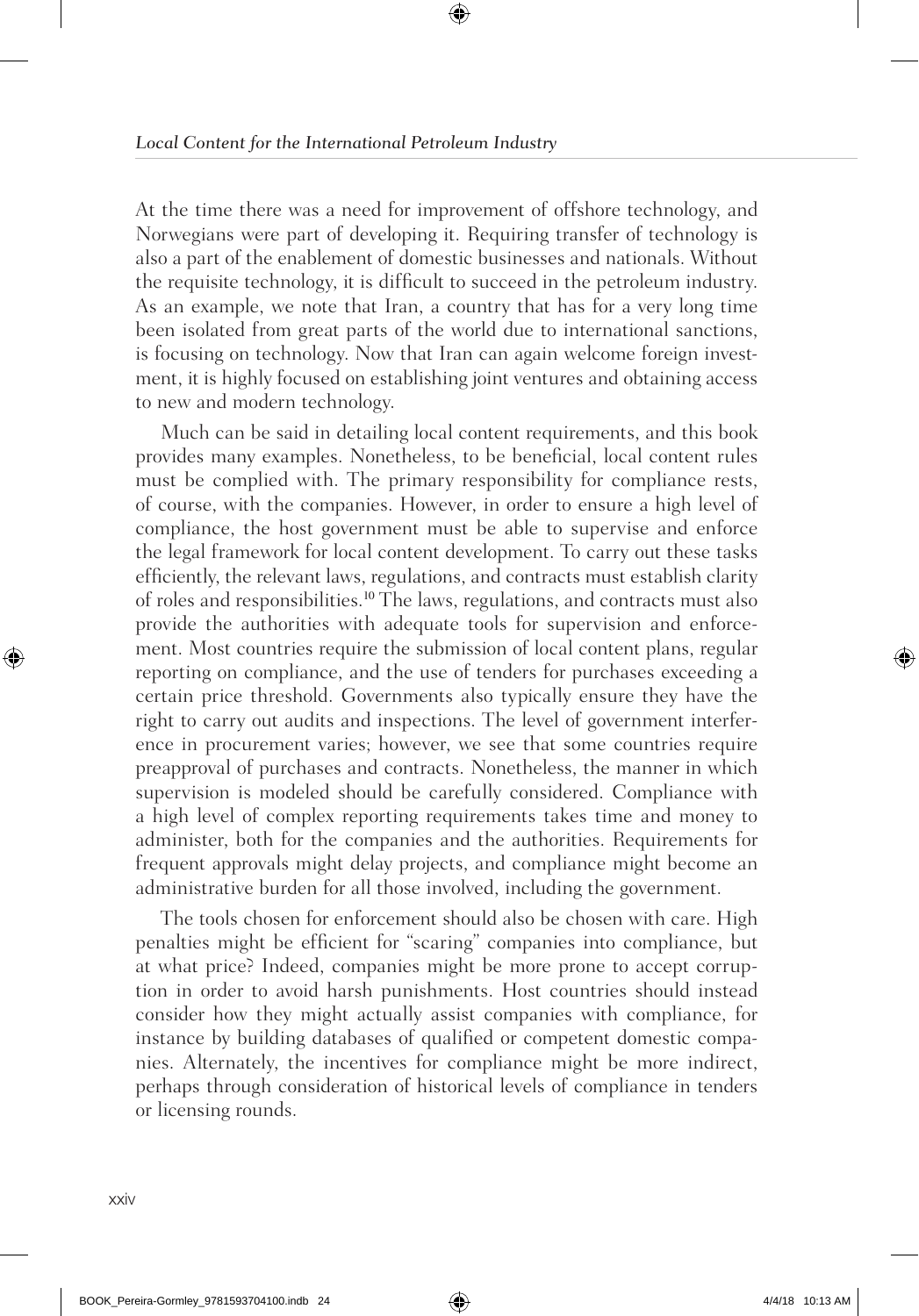until 1945, with 100% ownership by the French government. The entity was charged with the "establishment of a national programme for oil exploration in Metropolitan France and in Algeria, the countries of the Protectorate, the country under Mandate and in French Colonies."<sup>15</sup>

In 1946 BRP established, jointly with the French colonial government in Algeria, an oil exploration company, the Société Nationale de Recherche de Pétrole en Algérie (SN-Repal). As a direct result, a huge oil field was eventually discovered at Hassi-Messaoud in June 1956, and an equally impressive gas field was discovered at Hassi R'Mel in November 1956.

It is worth noting that it was French planners, geologists, and engineers who made these discoveries and carried out their commercial exploitation. According to Mohamed Sassi,

Efforts to put technical teaching in place, initiated during the interwar period, were accelerated after the end of the Second World War. France had a large training center (the first of its kind) beginning in 1950. It trained oil industry specialists under the direction of the Institut Français du Pétrole (IFP), which contained an application school, the École Nationale Supérieure du Pétrole et des Moteurs (a higher national school for oil and engines). It trained engineers in four specialized fields: a) geological and geophysical prospecting; b) drilling and exploitation of oil layers; c) refining, chemical engineering, and scientific research; and d) engines and applications to oil derivatives.<sup>16</sup>

The Évian Accords of 1962 between France and Algeria transferred political independence to Algeria, but also attempted to safeguard existing French and other foreign rights. On paper, at least, "in controlling most of the companies operating in the country…the French government had actually maintained its pre-independence advantages intact."<sup>17</sup> In the years that followed independence, the Algerian government nationalized foreign oil and gas interests, notably those of the French in 1971.

#### Algerian oil and gas reserves and production

Algerian oil and gas reserves and production can be traced from 1984 to 2014 in the timelines in figures 1–1 and 1–2. Both petroleum and natural gas proved reserves show a dramatic increase beginning in the mid-1990s. While production in natural gas saw a similar increase in the 1990s (fig. 1–3), the increase in petroleum production was more incremental, peaking in late  $2008$  (fig. 1–4).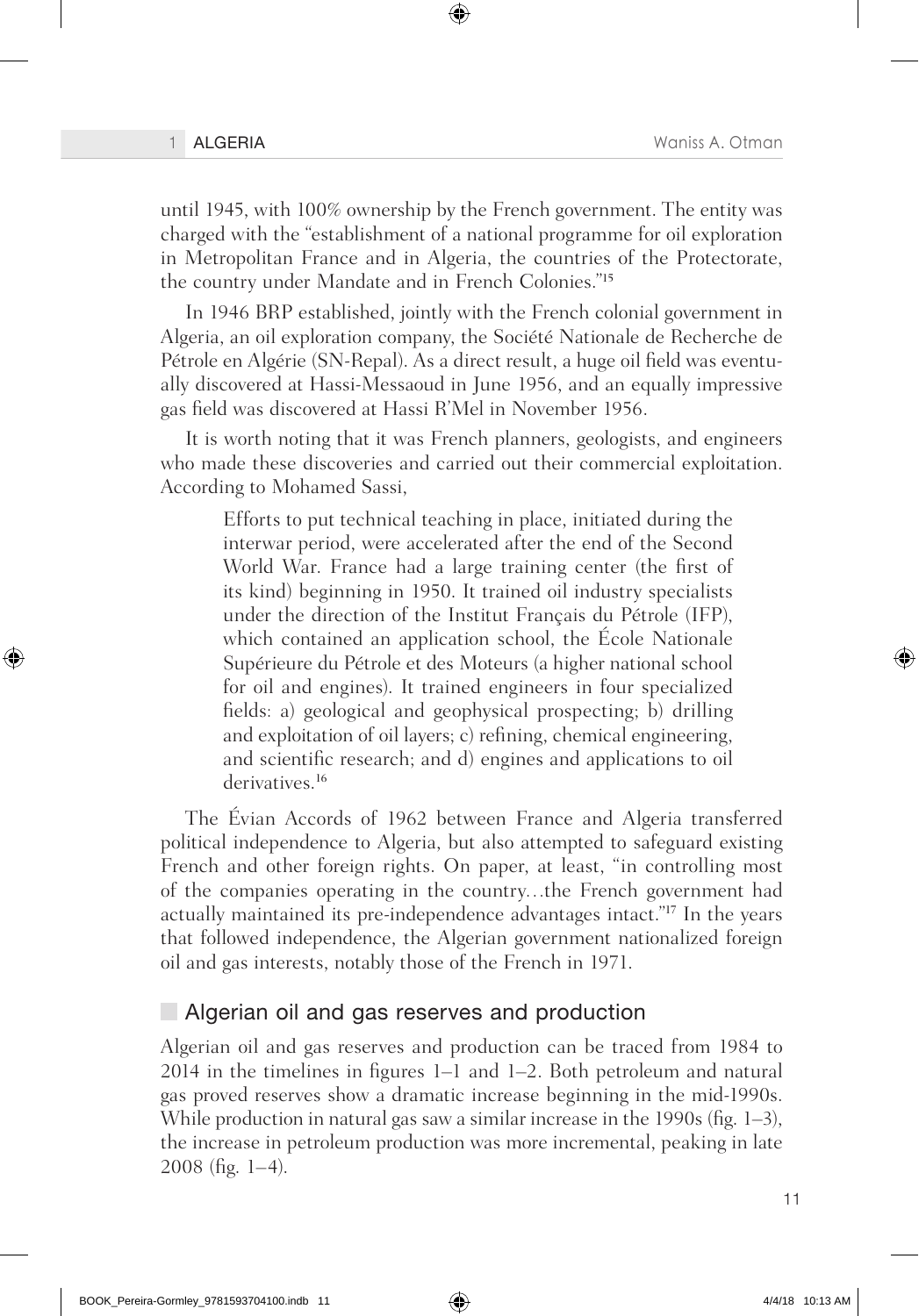These mandatory local content requirements, directed essentially at promoting sustained and inclusive economic growth, coupled with the existing legal framework in force since 2003,<sup>3</sup> are (according to empirical data available) aimed at contributing to the improvement of domestic production and employment. According to the *African Economic Outlook*,

The government has established an institutional framework for entrepreneurship development and job creation through the Ministry of Employment and Social Security. The ministry's data indicates that professional training capacity has increased significantly and now stands at 159,000 trainees in more than 460 centres. In 2013, the vocational training programme generated 110 000 new jobs, notably in the energy (39,000), transport (29,000), and construction (24,000) sectors. The government currently allocates one-third of the budget to social areas to reduce poverty and reach the most vulnerable people.<sup>4</sup>

## *Local Content Policy and Baseline*

### **Policy background, including short- and long-term goals**

It is a national imperative to diversify the national economy, which has been anchored for the last 30 years solely to natural resources.<sup>5</sup> In order to do so, the Angolan government has been heavily investing in its local communities by encouraging them to participate, notably in the industrial and agriculture sectors.<sup>6</sup> Reduction of bureaucratic procedures and costs and improved access to physical infrastructure and finance have been governmental priorities. Special tax and financing measures have been in place since 2003<sup>7</sup> in order to encourage social and economic development in other relevant sectors of the national economy.

Instituto de Fomento Empresarial (Angola Investment Program) and Instituto Nacional de Apoio às Micro, Pequenas e Médias Empresas (INAPEM, or Institute to Support Micro, Small and Medium Companies) were incorporated in 2012. With an initial budget of US\$700 million, they were created to foster local entrepreneurship, to legalize informal sectors, and to reduce poverty and unemployment rates.<sup>8</sup> Two laws were enacted to foster these goals: Law No. 30/11 of September 13, 2011, the Micro, Small and Medium Companies' Law, and Decree-Law No. 43/12 of March 13, 2012, Regulation of Micro, Small and Medium Companies' Law. Provisions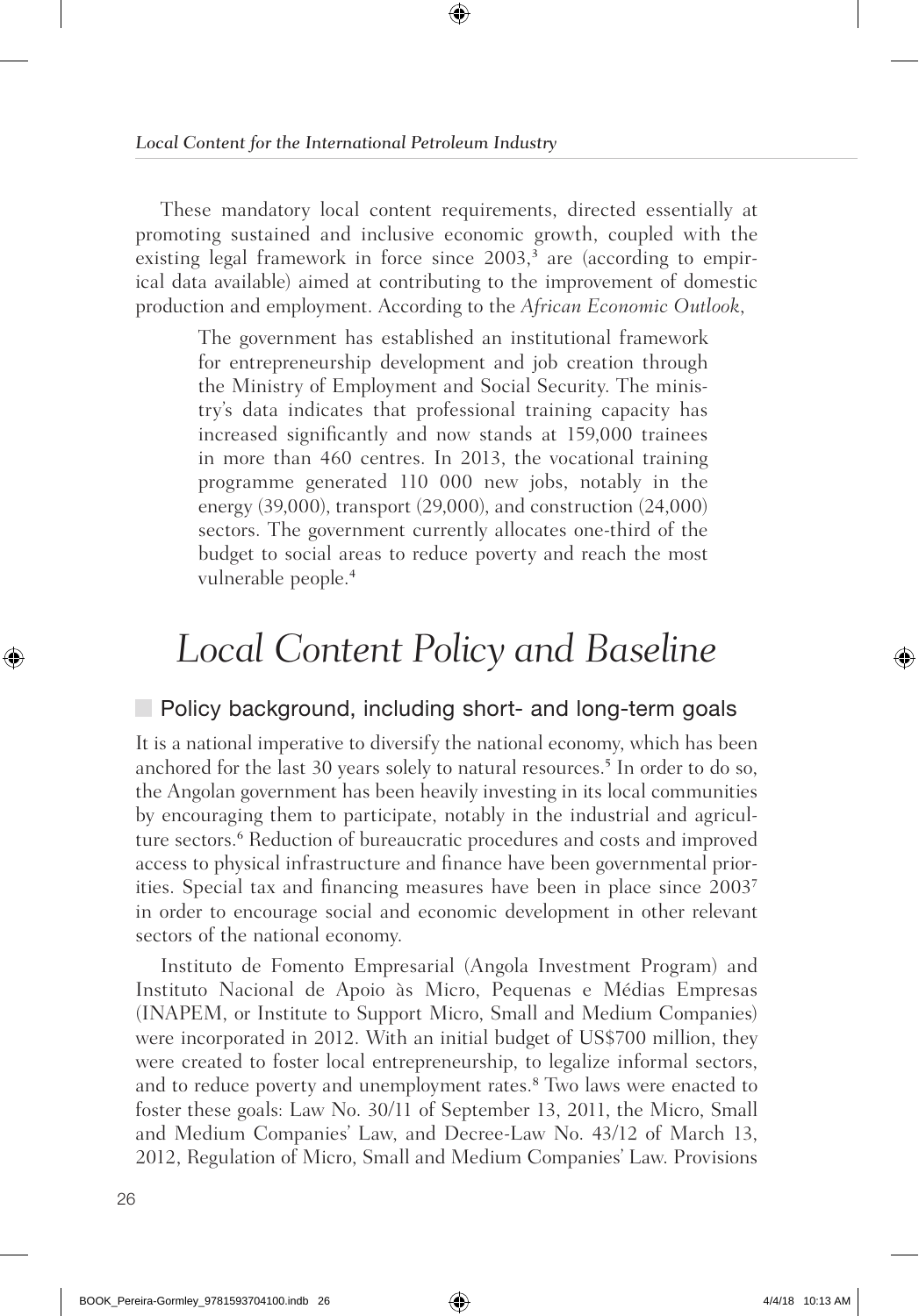The existing PSA signed in September 20, 1994, in Baku by and between the government of Azerbaijan and a consortium of 11 foreign oil companies was due to expire in 2024. By the reinstated PSA dated September 14, 2017, the period has been extended for an additional 25 years until the end of 2049. BP is the current operator of the field and will remain the operator under the extended ACG PSA. As part of the new PSA, SOCAR will increase its equity share from 11.65% to 25% and the participating interest of all partners will be revised.

Following completion of the contract, the new ACG PSA participating interests will become as follows: BP: 30.37%; AzACG (SOCAR): 5.00%; Chevron: 9.57%; INPEX: 9.31%; Statoil: 7.27%; ExxonMobil: 6.79%t; TP: 5.73%; ITOCHU 3.65%; and ONGC Videsh Limited (OVL): 2.31%.20

Currently, gas export projects are more popular and promising than oil. Thus expansion of the South Caucasus pipeline (SCP), which exports Shah Deniz gas from Azerbaijan to Georgia and Turkey, is expected.

### *Local Content Policy and Baseline*

Since Azerbaijan gained its independence and the country entered into the so-called Contract of the Century, local human resources and industrial capacity have expanded. This is due in part to state programs to fund education abroad. The big oil companies such as SOCAR and BP have also played a role by providing financial support to their employees for studies at Western universities. The Employment Strategy of the Republic of Azerbaijan has been influential in encouraging improvements as well.

The government's goal is to continue developing the present human and industrial capital relating not only to the petroleum industry, but also to other nonhydrocarbon sectors of the economy.

The State Program on Implementation of the Employment Strategy of the Republic of Azerbaijan (2011–2015) included steps to increase competitiveness of locally produced goods in the international industry market. Both the program and the amendments made to the Law on Public Procurement in 2016 gave preference to local goods (services or supplies) at public procurement tenders.

The volume of oil and gas reserves is determined based on estimates of expected oil and gas reserves from the Azeri–Chirag–Gunashli, Shah Deniz, and other fields under agreements on production sharing among